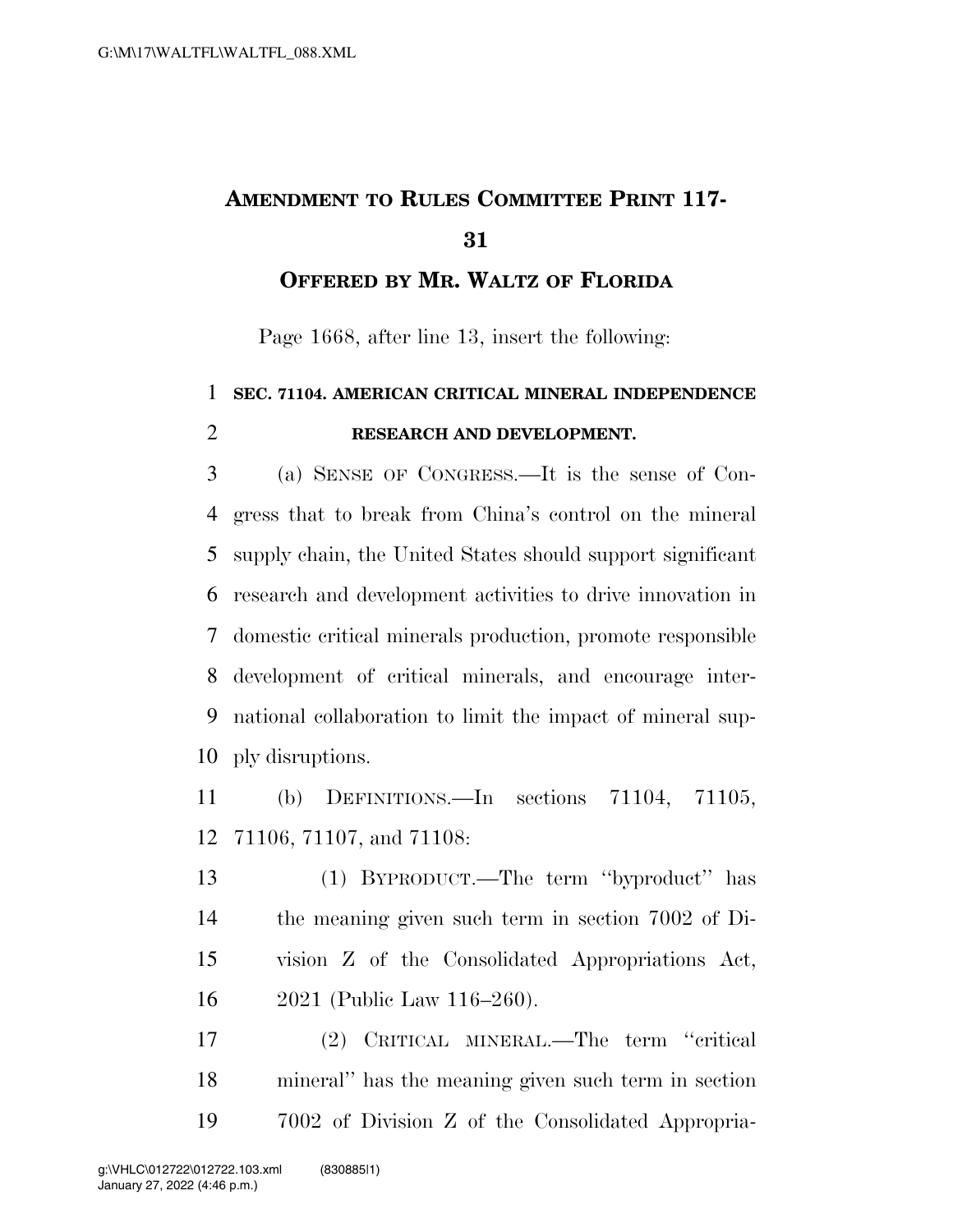| $\mathbf{1}$   | tions Act, $2021$ (Public Law 116–260) except that  |
|----------------|-----------------------------------------------------|
| $\overline{2}$ | such term shall not exclude materials described in  |
| 3              | subsection $(a)(3)(B)(iii)$ of such section.        |
| $\overline{4}$ | (3) CRITICAL MINERAL PROJECT.—The term              |
| 5              | "critical mineral project" means a project-         |
| 6              | $(A)$ located on—                                   |
| 7              | (i) a mining claim, millsite claim, or              |
| 8              | tunnel site claim for any locatable mineral;        |
| 9              | (ii) lands open to mineral entry; or                |
| 10             | (iii) a Federal mineral lease; and                  |
| 11             | (B) for the purpose of producing a critical         |
| 12             | mineral, including—                                 |
| 13             | (i) as a byproduct, or a product of a               |
| 14             | host mineral, or from tailings; or                  |
| 15             | (ii) through an exploration project                 |
| 16             | with respect to which the presence of a by-         |
| 17             | product is a reasonable expectation, based          |
| 18             | on known mineral companionality, geologic           |
| 19             | formation, mineralogy, or other factors.            |
| 20             | (4) INDIAN TRIBE.—The term "Indian Tribe"           |
| 21             | has the meaning given such term in section 4 of the |
| 22             | Indian Self-Determination and Education Assistance  |
| 23             | Act (25 U.S.C. 5304).                               |
| 24             | (5) SECRETARY.—The term "Secretary" means           |
| 25             | the Secretary of the Interior.                      |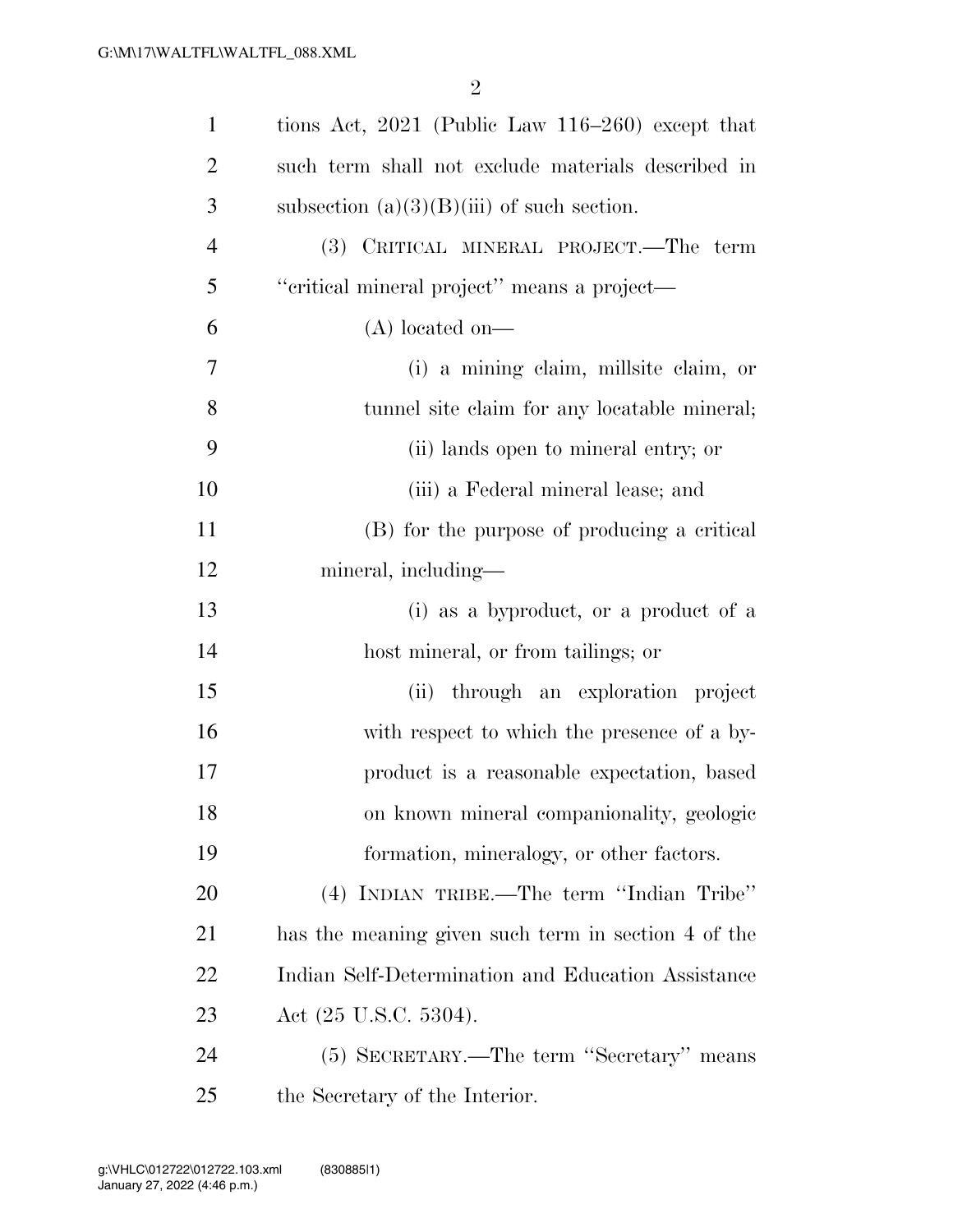| $\mathbf{1}$   | (6) STATE.—The term "State" means—                 |
|----------------|----------------------------------------------------|
| $\overline{2}$ | $(A)$ a State;                                     |
| 3              | (B) the District of Columbia;                      |
| $\overline{4}$ | (C) the Commonwealth of Puerto Rico;               |
| 5              | $(D)$ Guam;                                        |
| 6              | (E) American Samoa;                                |
| 7              | (F) the Commonwealth of the Northern               |
| 8              | Mariana Islands; and                               |
| 9              | (G) the United States Virgin Islands.              |
| 10             | (7) LEAD AGENCY.—The term "lead agency"            |
| 11             | means the agency with primary responsibility for   |
| 12             | issuing a mineral exploration or mine permit for a |
| 13             | project.                                           |
| 14             | (8) MINERAL EXPLORATION OR<br><b>MINE</b><br>PER-  |
| 15             | MIT.—The term "mineral exploration or mine per-    |
| 16             | mit" means—                                        |
| 17             | (A) an authorization of the Bureau of              |
| 18             | Land Management or the Forest Service, as ap-      |
| 19             | plicable, for a premining activity that requires   |
| 20             | analysis under the National Environmental Pol-     |
| 21             | icy Act of 1969 (42 U.S.C. 4321 et seq.);          |
| 22             | (B) a plan of operations issued by the Bu-         |
| 23             | reau of Land Management or the Forest Serv-        |
| 24             | ice; and                                           |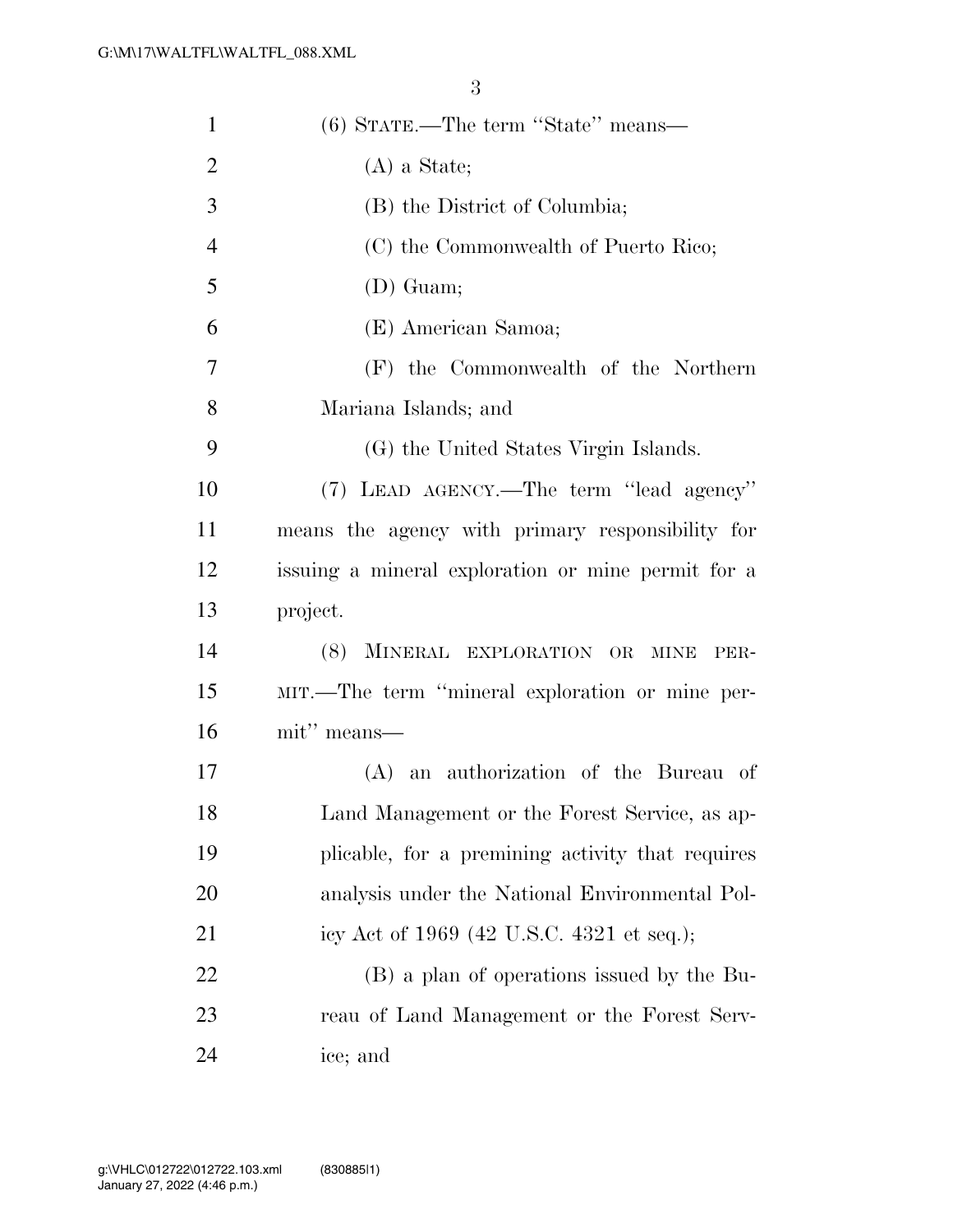(C) a permit for a project located in an area for which a hardrock mineral permit or lease is available.

 (c) CRITICAL MINERAL INTERAGENCY SUB- COMMITTEE. IN GENERAL.—The Critical Minerals Sub- committee of the National Science and Technology Council (referred to in this section as ''Subcommittee'') shall co- ordinate Federal science and technology efforts to ensure secure and reliable supplies of critical minerals to the United States.

 (1) PURPOSES.—The purposes of the Sub-committee shall be—

 (A) to advise and assist the Committee on Homeland and National Security and the Na- tional Science and Technology Council on United States policies, procedures, and plans as it relates to critical minerals, including—

 (i) Federal research, development, and deployment efforts to optimize methods for extractions, concentration, separation, and purification of conventional, secondary, and unconventional sources of critical min-erals;

 (ii) efficient use and reuse of critical minerals;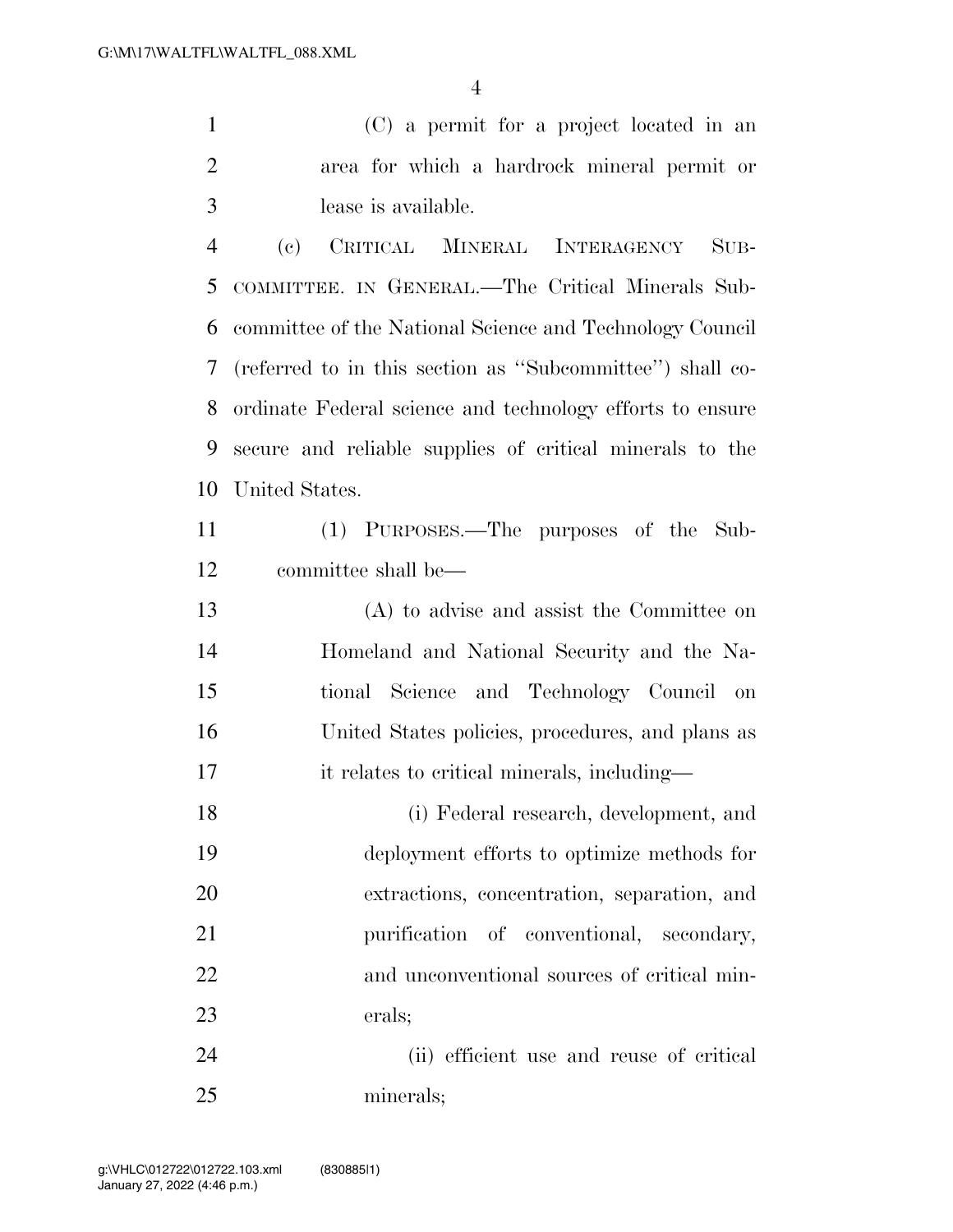| $\mathbf{1}$   | (iii) the critical minerals workforce of             |
|----------------|------------------------------------------------------|
| $\overline{2}$ | the United States; and                               |
| 3              | (iv) United States private industry in-              |
| $\overline{4}$ | vestments in innovation and technology               |
| 5              | transfer from federally funded science and           |
| 6              | technology;                                          |
| 7              | (B) to identify emerging opportunities,              |
| 8              | stimulate international cooperation, and foster      |
| 9              | the development of secure and reliable supply        |
| 10             | chains of critical minerals;                         |
| 11             | (C) to ensure the transparency of informa-           |
| 12             | tion and data related to critical minerals; and      |
| 13             | (D) to provide recommendations on coordi-            |
| 14             | nation and collaboration among the research,         |
| 15             | development, and deployment programs and ac-         |
| 16             | tivities of Federal agencies to promote a secure     |
| 17             | and reliable supply of critical minerals nec-        |
| 18             | essary to maintain national security, economic       |
| 19             | well-being, and industrial production.               |
| 20             | (2) RESPONSIBILITIES.—In carrying out sub-           |
| 21             | paragraphs $(A)$ and $(B)$ , the Subcommittee shall, |
| <u>22</u>      | taking into account the findings and recommenda-     |
| 23             | tions of relevant advisory committees—               |
| 24             | (i) provide recommendations on how                   |
| 25             | Federal agencies may improve the topo-               |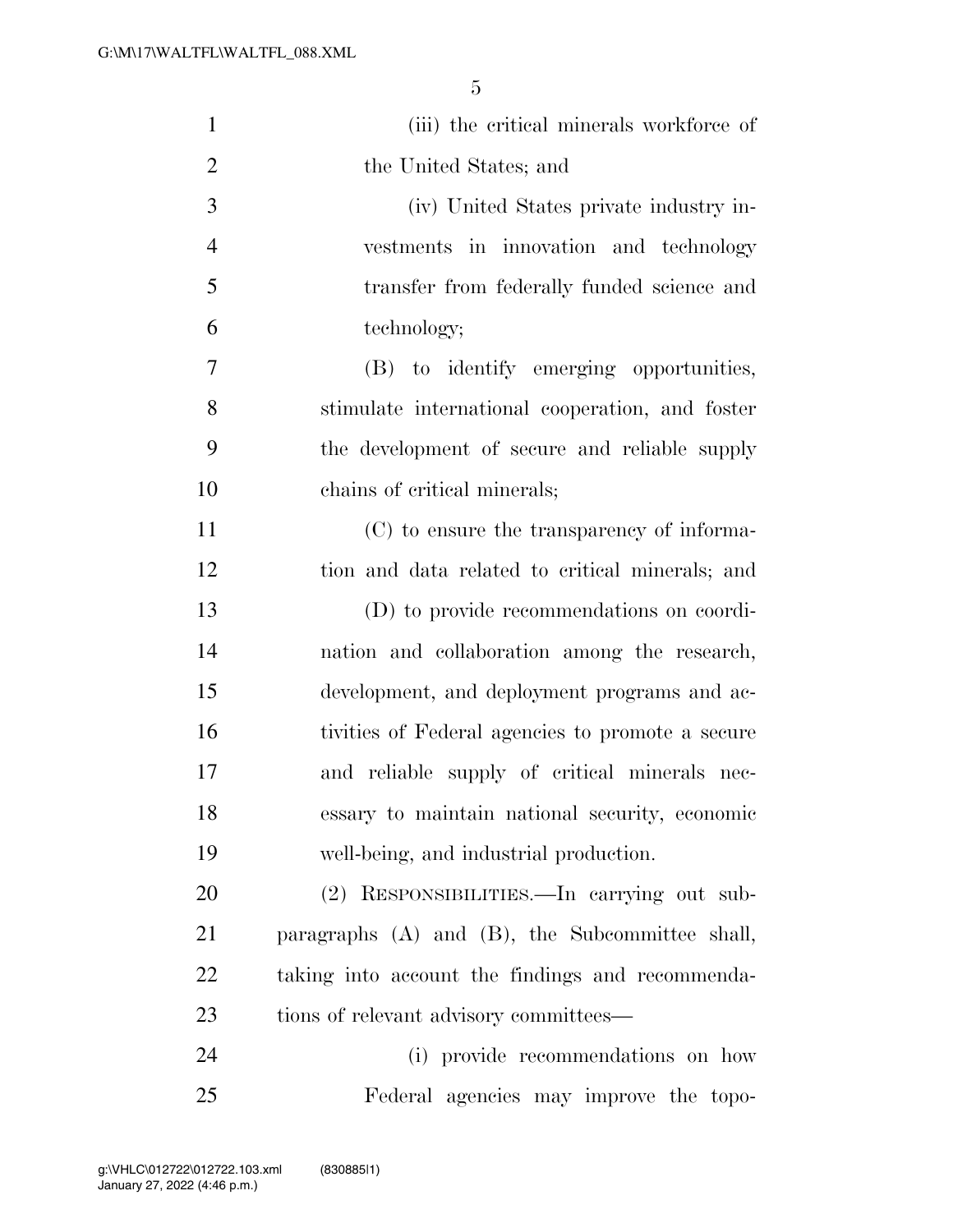| $\mathbf{1}$   | graphic, geologic, and geophysical mapping    |
|----------------|-----------------------------------------------|
| $\overline{2}$ | of the United States and improve the          |
| 3              | discoverability, accessibility, and usability |
| $\overline{4}$ | of the resulting and existing data, to the    |
| 5              | extent permitted by law and subject to ap-    |
| 6              | propriate limitation for purposes of privacy  |
| 7              | and security; assess the progress towards     |
| 8              | developing critical minerals recycling and    |
| 9              | reprocessing technologies, and techno-        |
| 10             | logical alternatives to critical minerals;    |
| 11             | (ii) examine options and provide rec-         |
| 12             | ommendations for accessing and developing     |
| 13             | critical minerals through investment and      |
| 14             | trade with allies and partners of the         |
| 15             | United States;                                |
| 16             | (iii) evaluate and provide<br>rec-            |
| 17             | ommendations to incentivize the develop-      |
| 18             | ment and use of advances in science and       |
| 19             | technology in the private industry;           |
| 20             | (iv) assess the need for, and make            |
| 21             | recommendations to address, the chal-         |
| 22             | lenges facing the critical minerals supply    |
| 23             | chain workforce of the United States, in-     |
| 24             | cluding aging and retiring personnel and      |
| 25             | faculty; public perceptions about the na-     |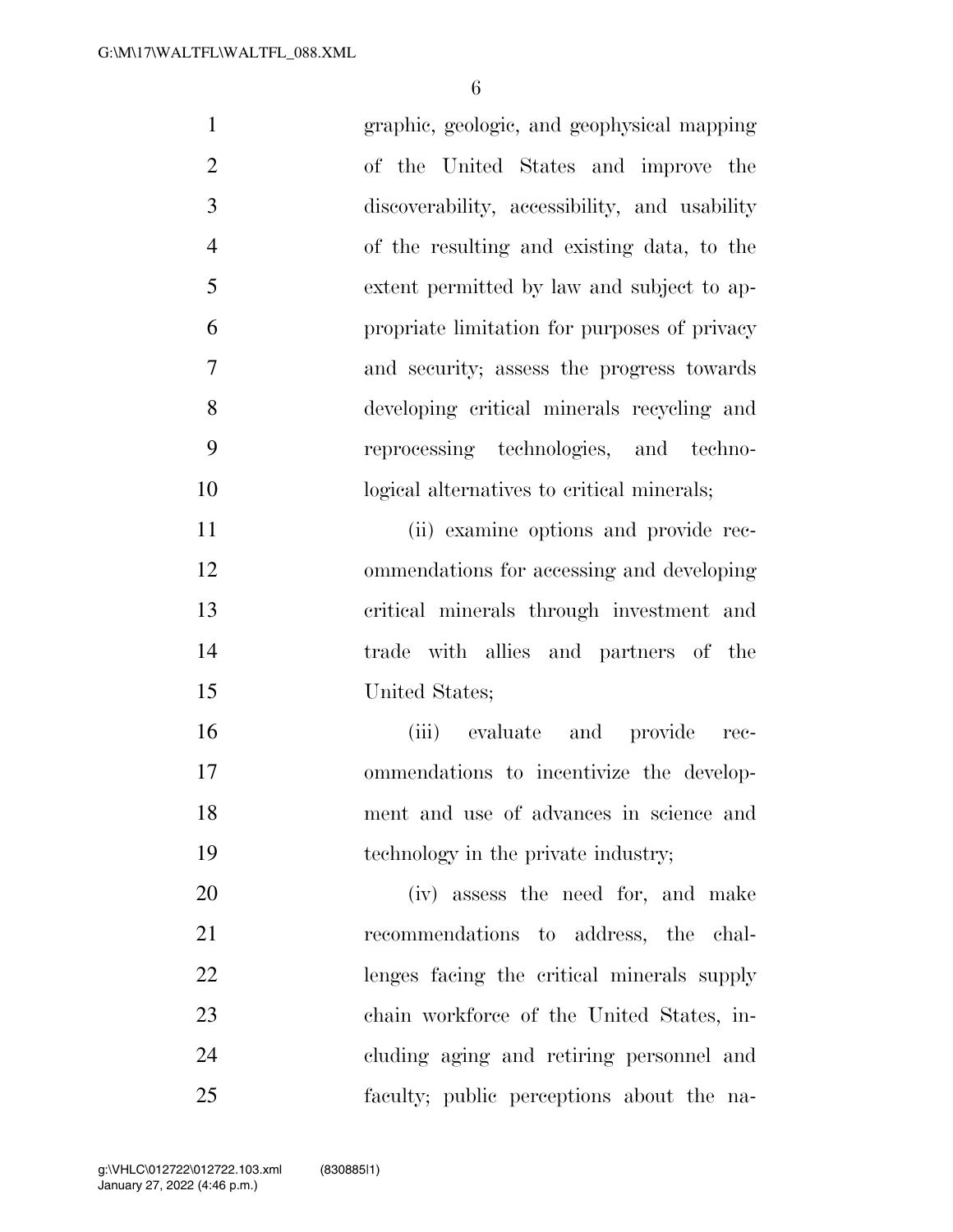1 ture of mining and mineral processing; and foreign competition for United States tal-ent; and

 (v) develop, and update as necessary, a strategic plan to guide Federal programs and activities to enhance scientific and technical capabilities across critical mineral supply chains, including a roadmap that identifies key research and development needs and coordinates ongoing activities for source diversification, more efficient use, recycling, and substitution for critical minerals; as well as cross-cutting mining science, data science techniques, manufac- turing science and engineering, computa- tional modeling, and environmental health and safety research and development.

18 (d) RESEARCH PROGRAM FOR THE RECOVERY OF CRITICAL MINERALS FROM VARIOUS FORMS OF MINE WASTE AND METALLURGICAL ACTIVITIES.—

 (1) IN GENERAL.—The Secretary of Energy, in consultation with the Secretary, acting through the Office of Surface Mining Reclamation and Enforce- ment Applied Science Program, shall carry out a grant program—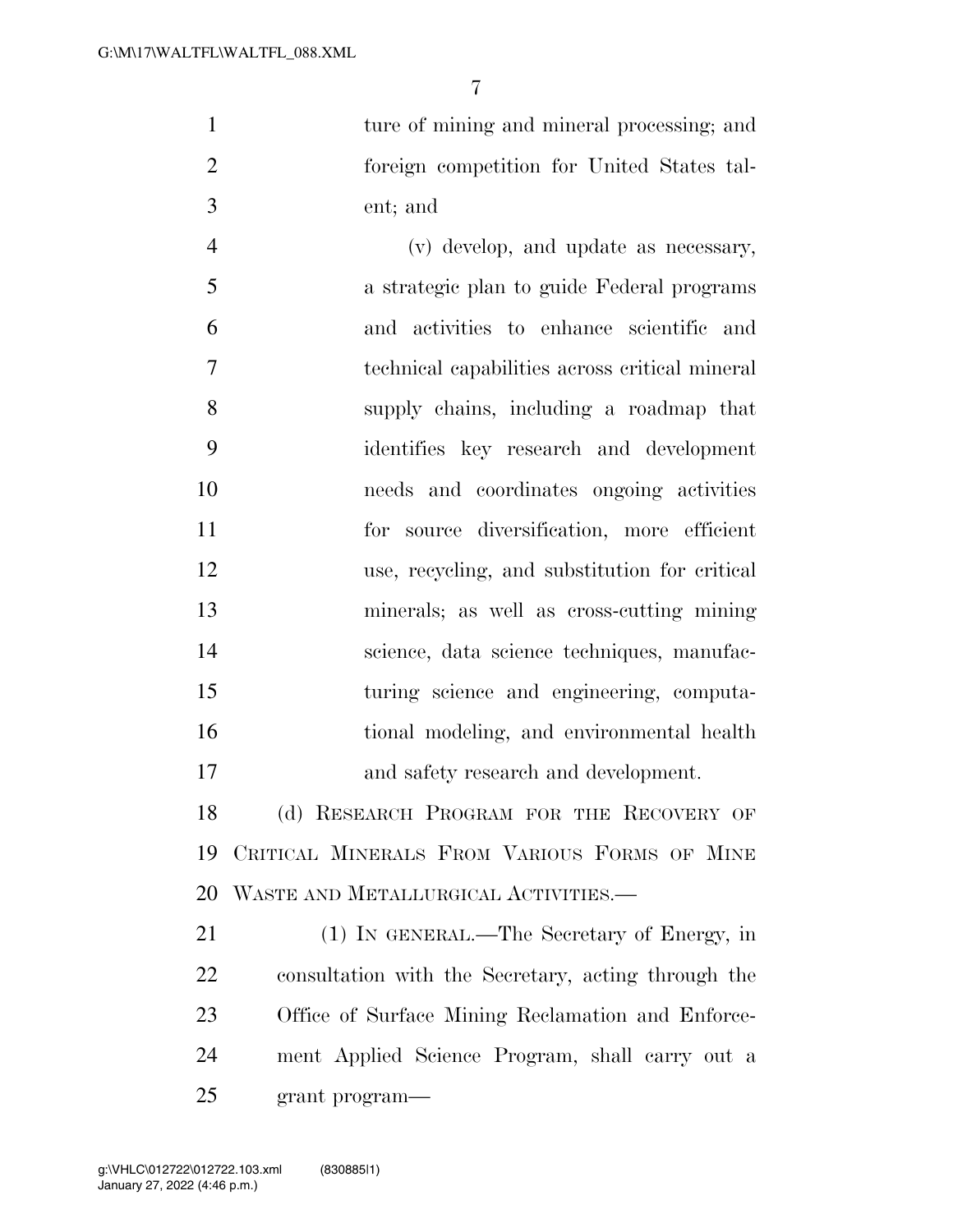(A) to research, develop, and assess ad- vanced processing technologies and techniques for the extraction, recovery, and reduction of critical minerals, including rare earth elements, from various forms of mine waste and metallur- gical activities, including mine waste piles, abandoned mine land sites, acid mine drainage sludge, byproducts produced through legacy mining and metallurgy activities, or oil shale; and

 (B) to determine if there are, and mitigate if present, any potential environmental impacts that could arise from the recovery of critical minerals from these resources.

 (2) AUTHORIZATION OF APPROPRIATIONS.—To carry out the program under paragraph (1) there is authorized to be appropriated to the Secretary of the Energy \$15,000,000 for each of fiscal years 2022 through 2026, and to the Secretary of the Interior \$10,000,000 for each of fiscal years 2022 through 2026.

 (3) REPORT.—Not later than 1 year after the date of enactment of this Act, the Secretary of En- ergy, in consultation with the Secretary, shall submit to the Committee on Energy and Natural Resources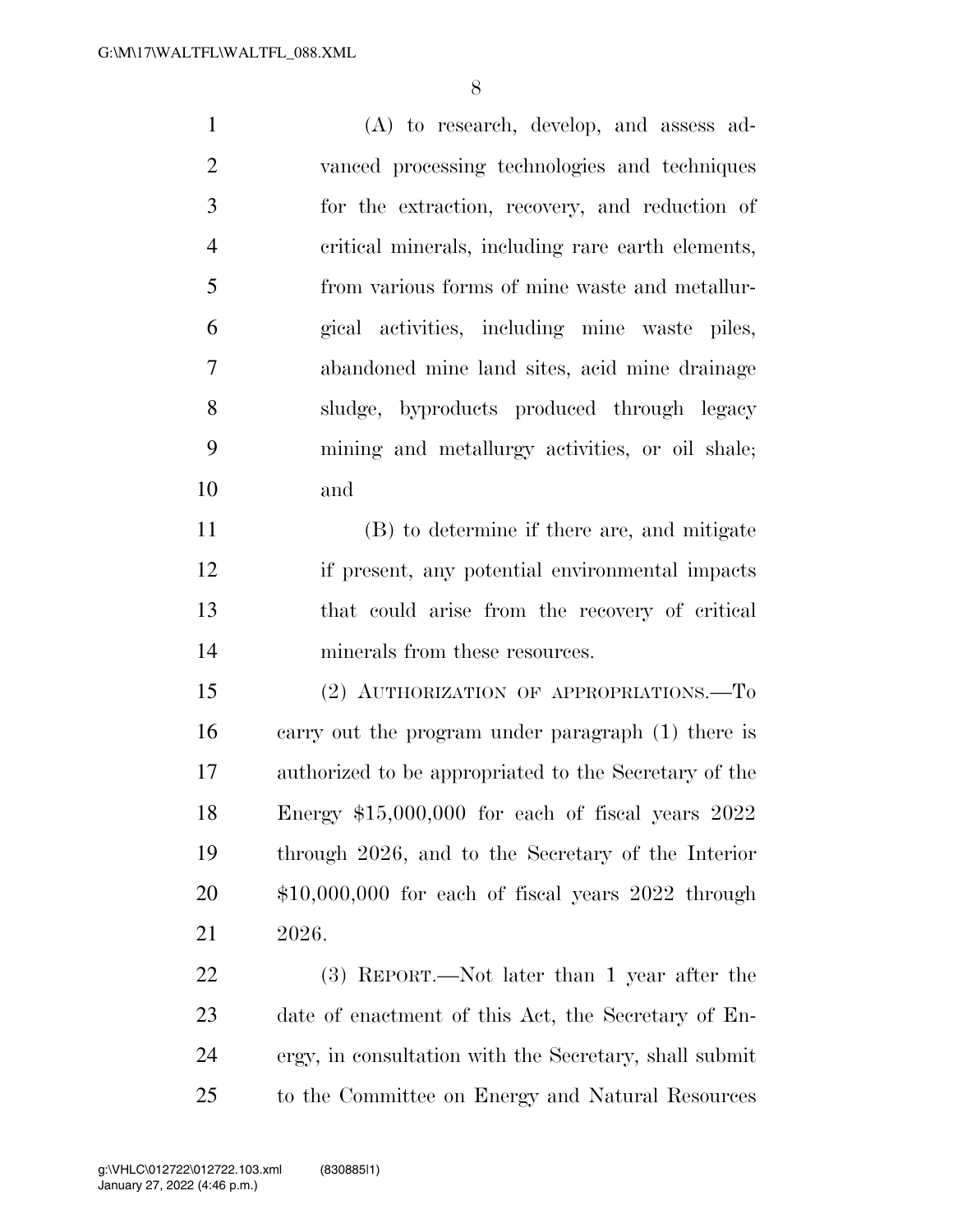of the Senate and the Committee on Natural Re- sources, the Committee on Science, Space, and Technology, and the Committee on Energy and Commerce of the House of Representatives a report evaluating the research and development of advanced processing technologies for the extraction, recovery, and reduction of critical minerals, including rare earth elements, from mine waste piles, acid mine drainage sludge, byproducts produced through legacy mining and metallurgy activities, or oil shale.

#### **SEC. 71105. AMERICAN CRITICAL MINERAL PERMITTING.**

 (a) SENSE OF CONGRESS.—It is the sense of Con-gress that—

 (1) critical minerals are fundamental to the economy, competitiveness, and security of the United States;

 (2) to the maximum extent practicable, the crit- ical mineral needs of the United States should be satisfied by minerals, elements, substances, and ma- terials responsibly produced and recycled in the United States; and

 (3) the current Federal permitting process is an impediment to mineral production and the mineral security of the United States.

25 (b) COORDINATION ON PERMITTING PROCESS.—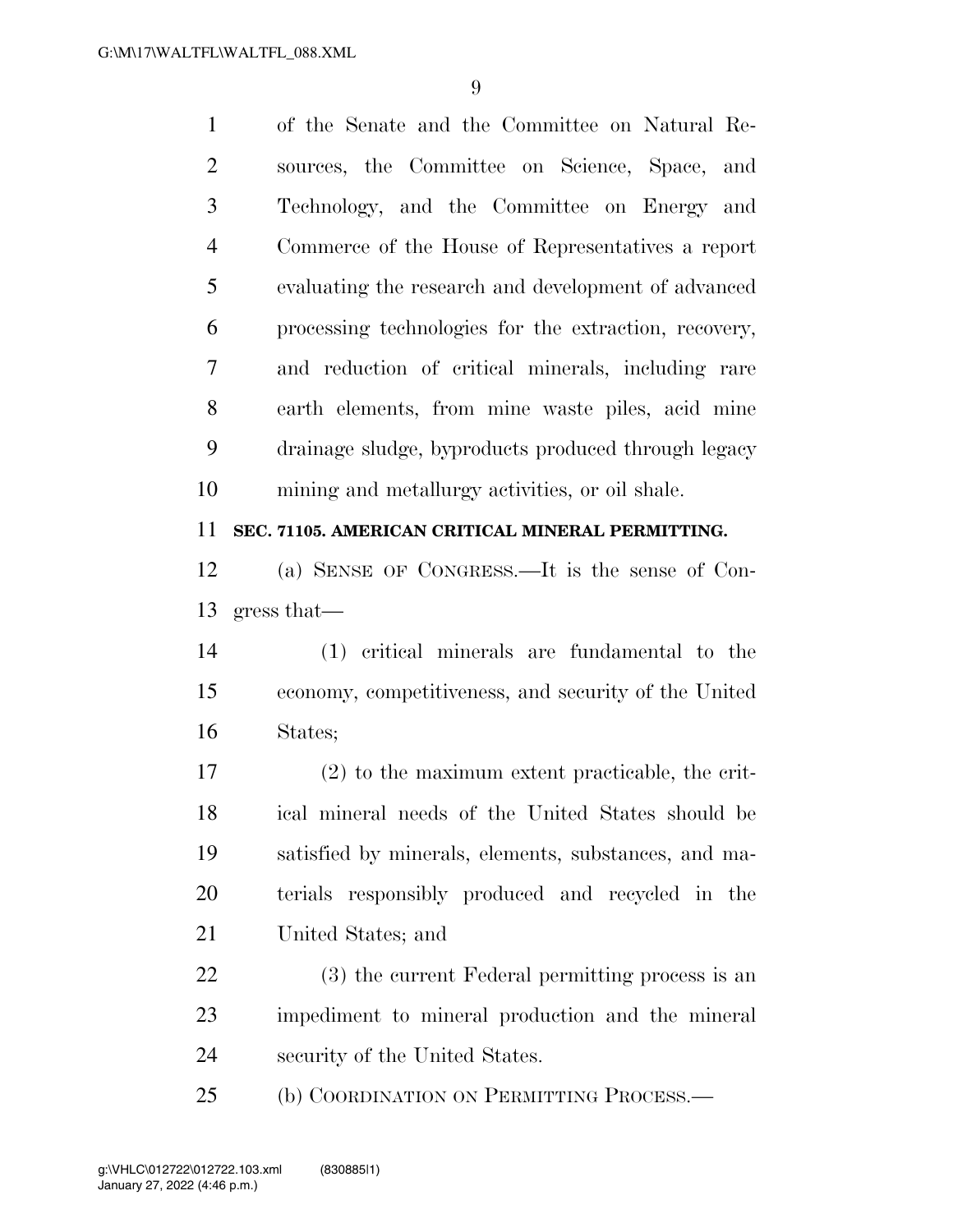| $\mathbf{1}$   | (1) IN GENERAL.—The Secretary, in consulta-           |
|----------------|-------------------------------------------------------|
| 2              | tion with appropriate Federal agencies, shall, to the |
| 3              | maximum extent practicable, with respect to the       |
| $\overline{4}$ | Federal permitting and review process for critical    |
| 5              | mineral projects on Federal land—                     |
| 6              | (A) establish and adhere to timelines and             |
| 7              | schedules for the consideration of, and final de-     |
| 8              | cisions regarding, applications, operating plans,     |
| 9              | leases, licenses, permits, and other use author-      |
| 10             | izations for mineral-related activities on Federal    |
| 11             | land;                                                 |
| 12             | (B) establish clear, quantifiable, and tem-           |
| 13             | poral permitting performance goals and track-         |
| 14             | ing progress against those goals;                     |
| 15             | (C) engage in early collaboration among               |
| 16             | agencies, project sponsors, and affected stake-       |
| 17             | holders—                                              |
| 18             | (i) to incorporate and address the in-                |
| 19             | terests of each such agency, sponsor, and             |
| 20             | stakeholder; and                                      |
| 21             | (ii) to minimize delays;                              |
| 22             | (D) ensure transparency and accountability            |
| 23             | by using cost-effective information technology to     |
| 24             | collect and disseminate information regarding         |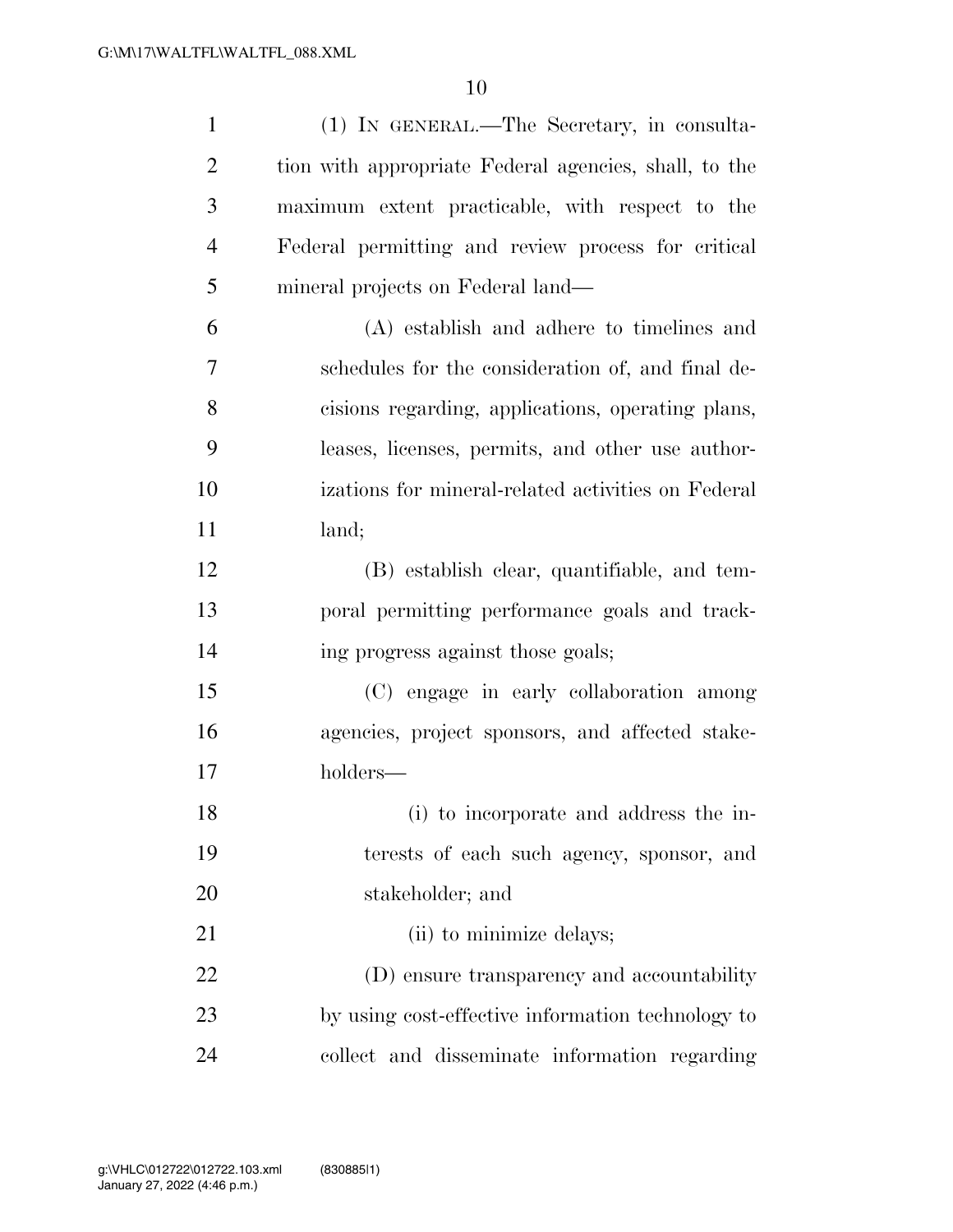| $\mathbf{1}$ | individual critical mineral projects and agency     |
|--------------|-----------------------------------------------------|
| 2            | performance;                                        |
| 3            | (E) engage in early and active consultation         |
| 4            | with State and local governments and Indian         |
| 5            | Tribes to avoid conflicts or duplication of effort, |

 resolve concerns, and allow for concurrent, rather than sequential, State, local, Tribal, and Federal environmental and regulatory reviews;

 (F) meet or exceed the performance 10 metrics required by subsection (g);

 (G) expand and institutionalize permitting and review process improvements that have proven effective;

 (H) develop mechanisms to better commu- nicate priorities and resolve disputes among agencies at the national, regional, State, and local levels; and

 (I) develop other practices to improve the regulatory processes, such as preapplication procedures.

 (2) CONSIDERATIONS.—In carrying out para- graph (1), the lead agency shall consider deferring to, and relying on, baseline data, analyses, and re- views performed by State agencies with jurisdiction over the proposed critical mineral project.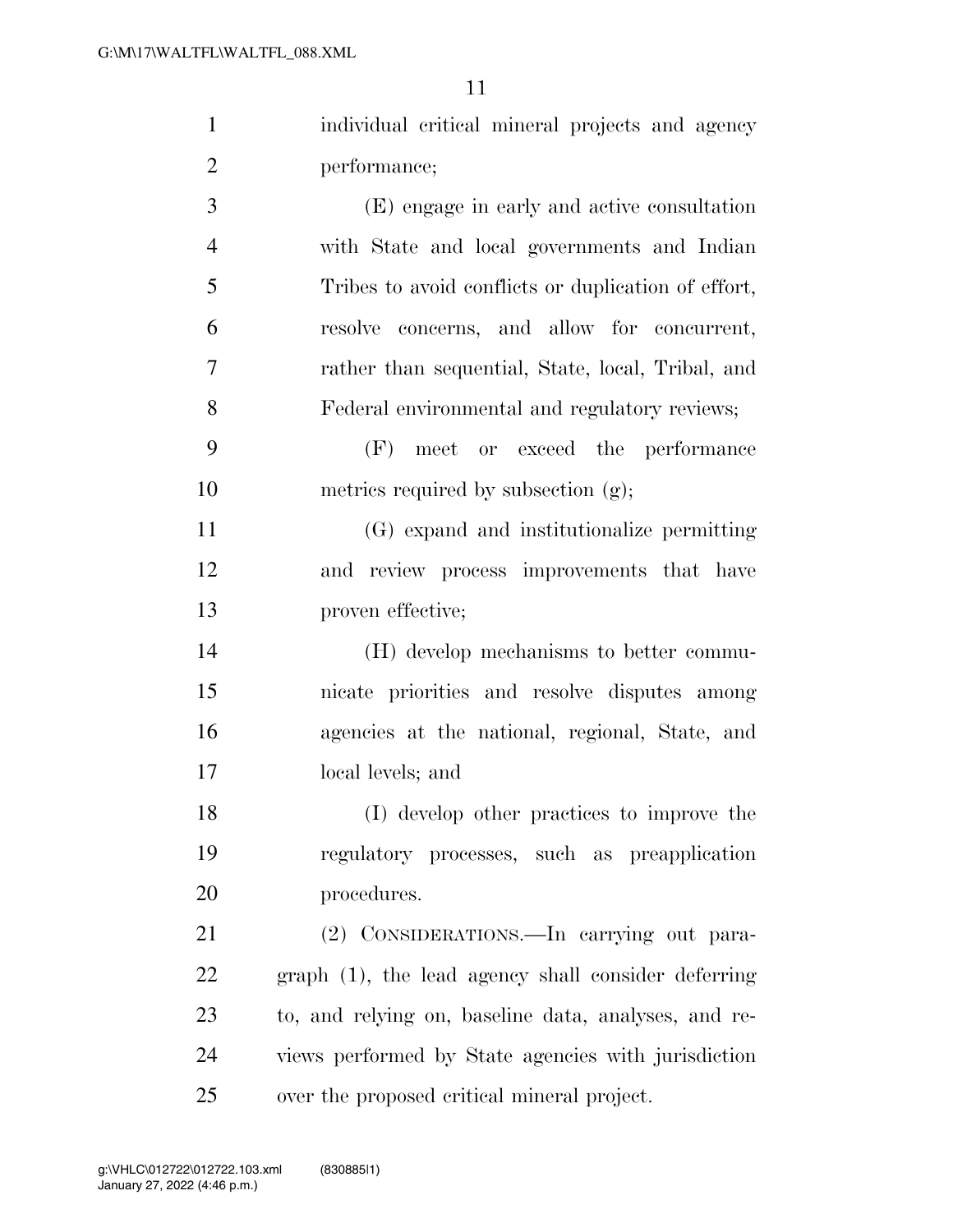(3) MEMORANDUM OF AGREEMENT.—The lead agency with respect to a critical mineral project on Federal land, in consultation with any other Federal agency with jurisdiction over such project, shall, upon request of the project sponsor, a State or local government, an Indian Tribe, or other entity such lead agency determines appropriate, establish a memorandum of agreement with the project sponsor, a State or local government, an Indian Tribe, or an- other entity such lead agency determines appropriate to carry out the activities described in this sub-section.

13 (4) TIME LIMIT FOR PERMITTING PROCESS.— Notwithstanding any other provision of law, and ex- cept with agreement of the project sponsor, the total period for all necessary Federal reviews and permit consideration for a critical mineral project on Fed- eral land reasonably expected to produce critical minerals may not exceed—

 (A) with respect to a project that requires an environmental assessment under section  $102(2)(C)$  of the National Environmental Policy Act of 1969 (42 U.S.C. 4332(2)(C)), 18 months; or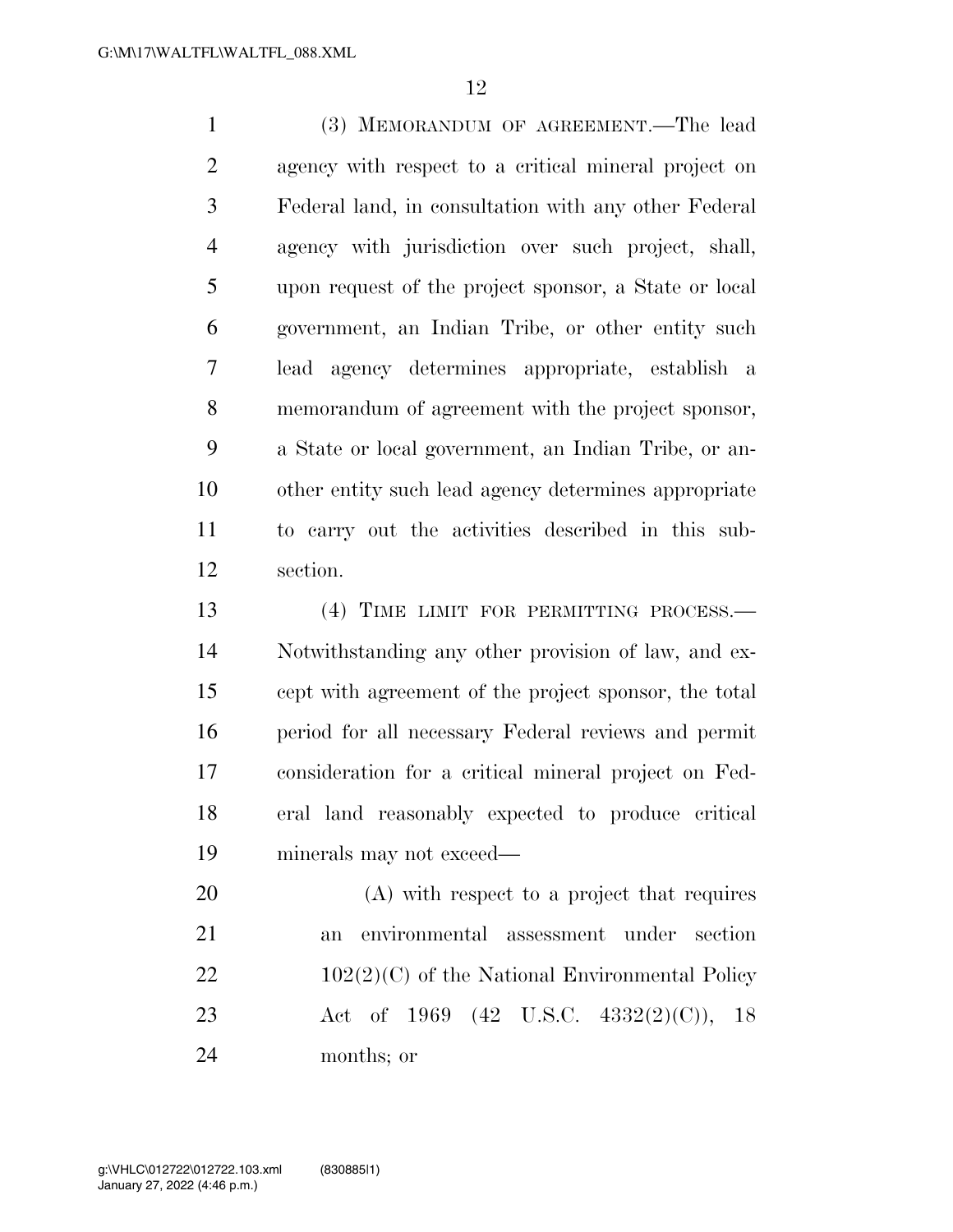| $\mathbf{1}$   | (B) with respect to a project that requires            |
|----------------|--------------------------------------------------------|
| $\overline{2}$ | an environmental impact statement under such           |
| 3              | section, 24 months.                                    |
| $\overline{4}$ | (c) DETERMINATION UNDER NATIONAL ENVIRON-              |
| 5              | MENTAL POLICY ACT.—                                    |
| 6              | $(1)$ In GENERAL.—To the extent that the Na-           |
| 7              | tional Environmental Policy Act of 1969 (42 U.S.C.     |
| 8              | 4321 et seq.) applies to the issuance of any mineral   |
| 9              | exploration or mine permit relating to a critical min- |
| 10             | eral project, the lead agency may deem the require-    |
| 11             | ments of such Act satisfied if the lead agency deter-  |
| 12             | mines that a State or Federal agency acting under      |
| 13             | State or Federal law has addressed the following       |
| 14             | factors:                                               |
| 15             | (A) The environmental impact of the ac-                |
| 16             | tion to be conducted under the permit.                 |
| 17             | (B) Possible alternatives to issuance of the           |
| 18             | permit.                                                |
| 19             | (C) The relationship between long- and                 |
| 20             | short-term uses of the local environment and           |
| 21             | the maintenance and enhancement of long-term           |
| 22             | productivity.                                          |
| 23             | (D) Any irreversible and irretrievable com-            |
| 24             | mitment of resources that would be involved in         |
| 25             | the proposed action.                                   |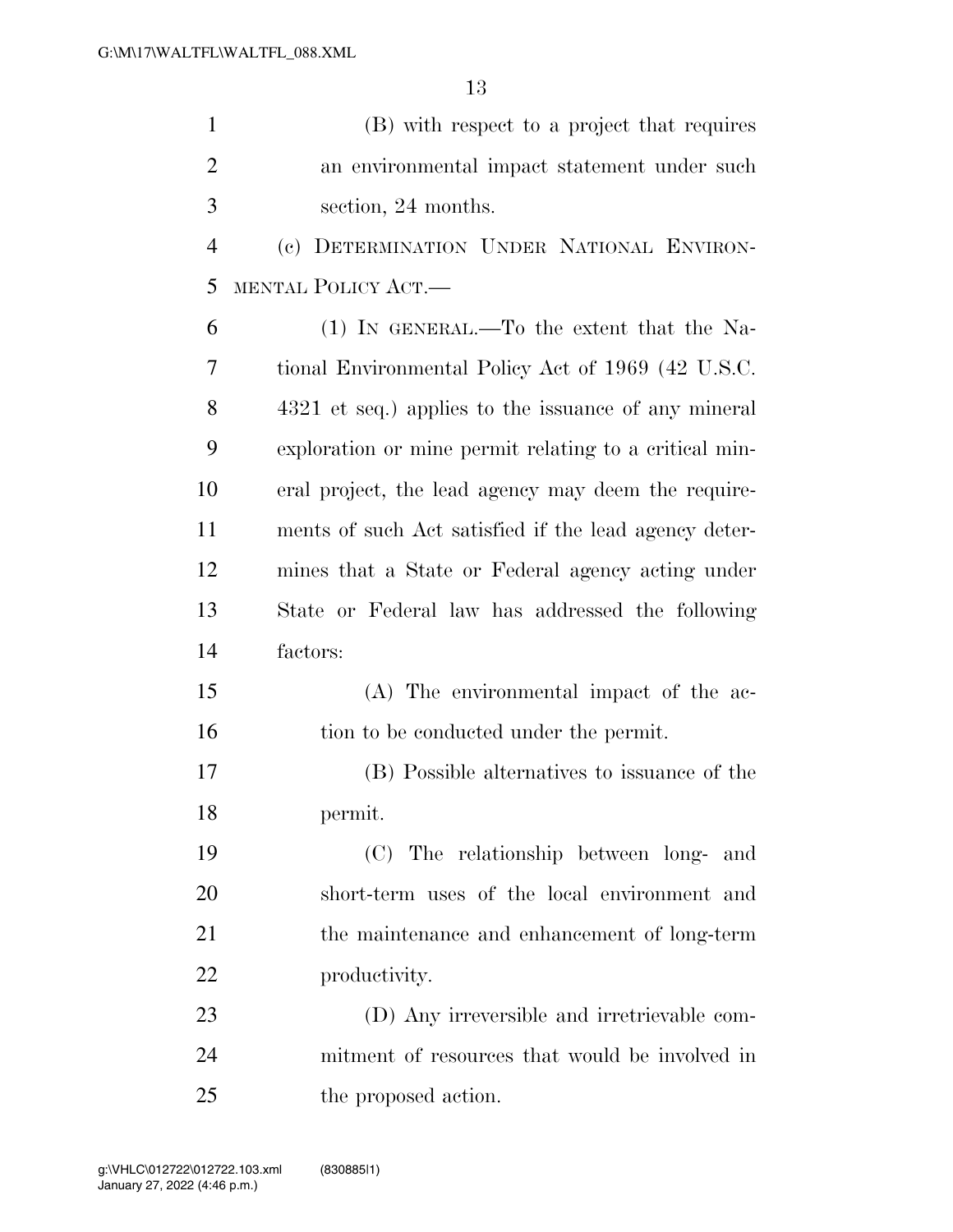(2) PUBLICATION.—The lead agency shall pub- lish a determination under paragraph (1) not later than 90 days after receipt of an application for the permit.

 (3) VERIFICATION.—The lead agency shall pub- lish a determination that the factors under para- graph (1) have been sufficiently addressed and pub- lic participation has occurred with regard to any au- thorizing actions before issuing any mineral explo- ration or mine permit for a critical mineral project. (d) SCHEDULE FOR PERMITTING PROCESS.—For any critical mineral project for which the lead agency can- not make the determination described in subsection (c), at the request of a project sponsor, the lead agency, co- operating agencies, and any other agencies involved with the mineral exploration or mine permitting process shall enter into an agreement with the project sponsor that sets time limits for each part of the permitting process, includ-ing—

 (1) the decision on whether to prepare an envi- ronmental impact statement or similar analysis re-22 quired under the National Environmental Policy Act of 1969 (42 U.S.C. 4321 et seq.);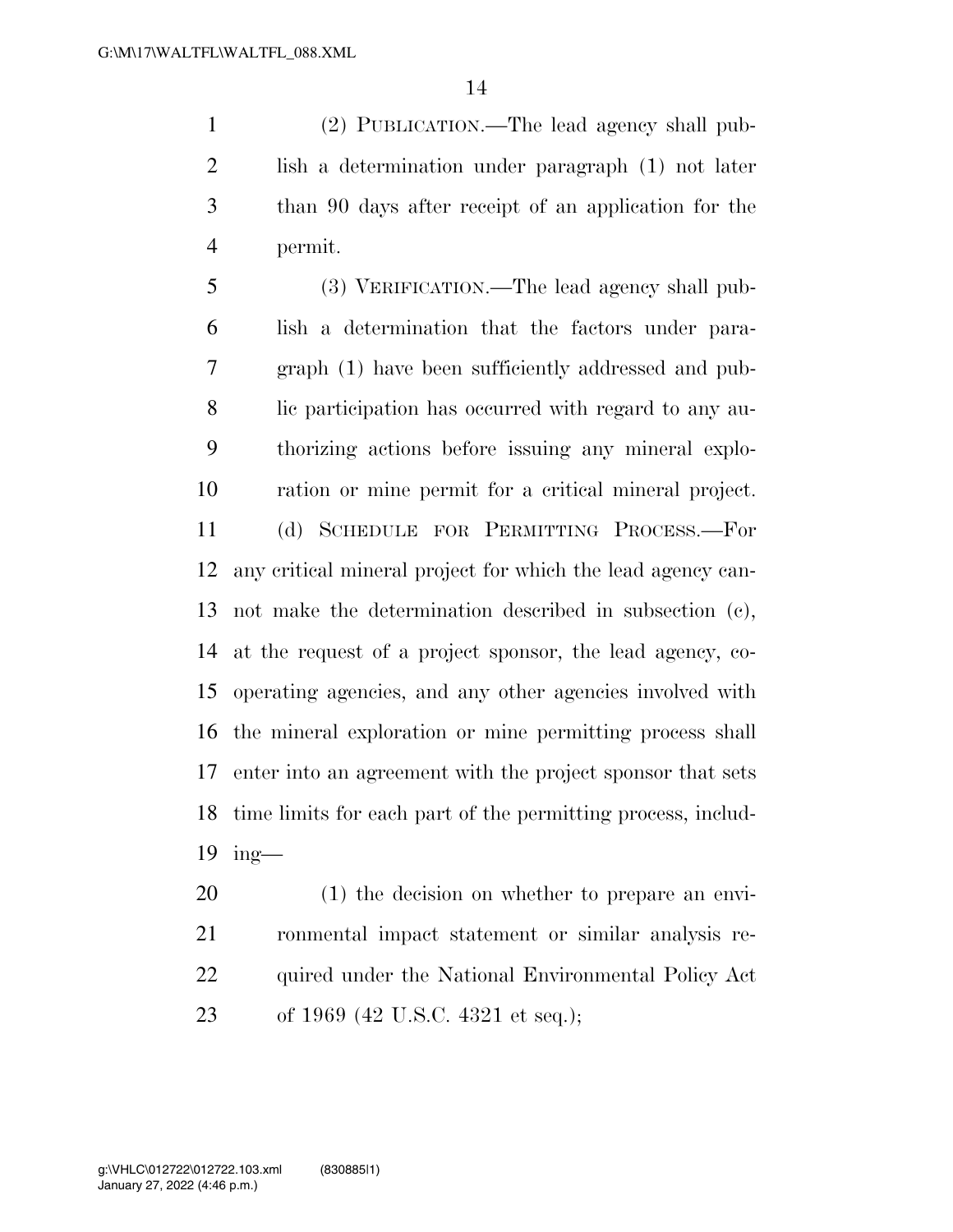| $\mathbf{1}$   | $(2)$ a determination of the scope of any environ-         |
|----------------|------------------------------------------------------------|
| $\overline{2}$ | mental impact statement or similar analysis required       |
| 3              | under such Act;                                            |
| $\overline{4}$ | (3) the scope of, and schedule for, the baseline           |
| 5              | studies required to prepare an environmental impact        |
| 6              | statement or similar analysis required under such          |
| 7              | Act;                                                       |
| 8              | (4) preparation of any draft environmental im-             |
| 9              | pact statement or similar analysis required under          |
| 10             | such Act;                                                  |
| 11             | (5) preparation of a final environmental impact            |
| 12             | statement or similar analysis required under such          |
| 13             | Act;                                                       |
| 14             | (6) any consultations required under applicable            |
| 15             | law;                                                       |
| 16             | (7) submission and review of any comments re-              |
| 17             | quired under applicable law;                               |
| 18             | (8) publication of any public notices required             |
| 19             | under applicable law; and                                  |
| 20             | $(9)$ any final or interim decisions.                      |
| 21             | (e) ADDRESSING PUBLIC COMMENTS.—As part of                 |
| 22             | the review process of a critical mineral project under the |
| 23             | National Environmental Policy Act of 1969 (42 U.S.C.       |
| 24             | 4321 et seq.), the lead agency may not address any agency  |
| 25             | or public comments that were not submitted—                |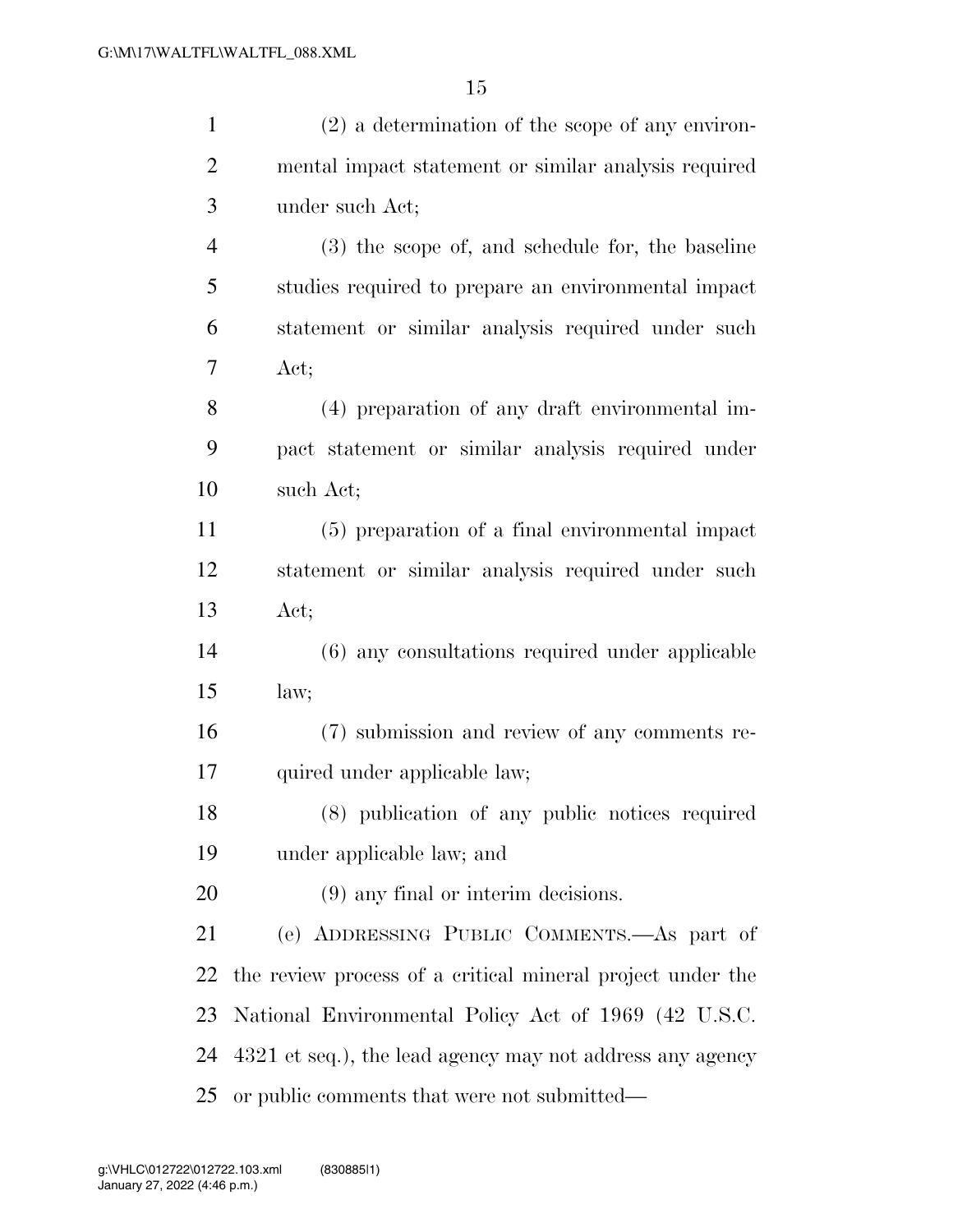(1) during a public comment period or consulta- tion period provided during the permitting process; or

(2) as otherwise required by law.

 (f) REVIEW AND REPORT.—Not later than 1 year after the date of enactment of this Act, the Secretary and the Secretary of Agriculture shall submit to Congress a report that—

 (1) identifies additional measures (including regulatory and legislative proposals, as appropriate) that would increase the timeliness of permitting ac- tivities for the exploration and development of do-mestic critical minerals;

 (2) identifies options (including cost recovery paid by permit applicants, as appropriate) for ensur- ing adequate staffing and training of Federal enti- ties and personnel responsible for the consideration of applications, operating plans, leases, licenses, per- mits, and other use authorizations for critical min-eral projects on Federal land;

 (3) quantifies the amount of time typically re- quired (including a range derived from minimum and maximum durations, mean, median, variance, and any other statistical measure or representation the Secretary and the Secretary of Agriculture de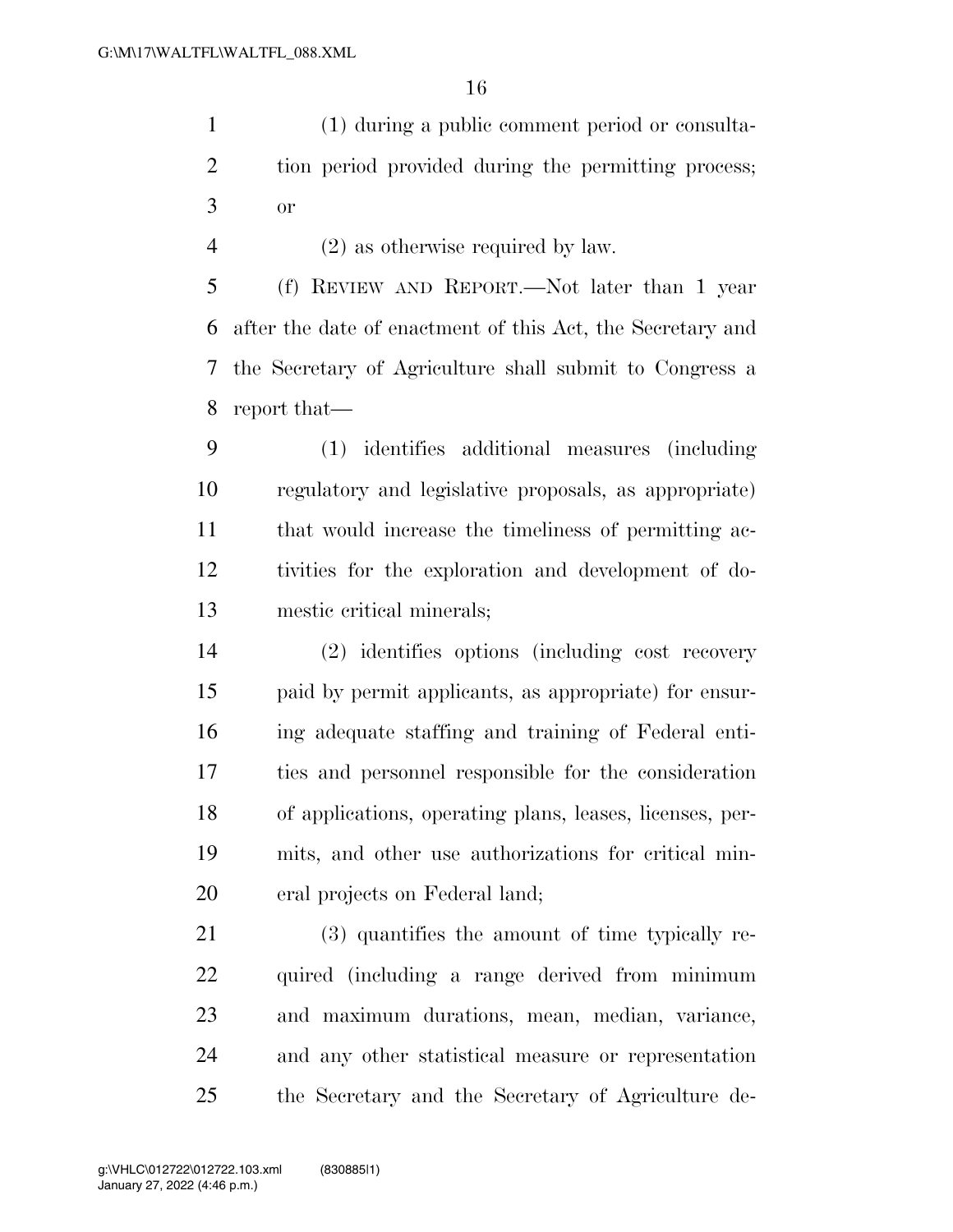termine appropriate) to complete each step (includ-2 ing those aspects outside the control of the executive branch, such as judicial review, applicant decisions, or State and local government involvement) associ- ated with the development and processing of applica- tions, operating plans, leases, licenses, permits, and other use authorizations for a mineral exploration or mine permit for a critical mineral project; and

 (4) describes actions carried out pursuant to subsection (b).

 (g) PERFORMANCE METRIC.—Not later than 90 days after the date of submission of the report under subsection (f), the Secretary and the Secretary of Agriculture, after providing public notice and an opportunity to comment, shall develop and publish a performance metric for evalu- ating the progress made by the executive branch to expe-dite the permitting of critical mineral projects.

 (h) ANNUAL REPORTS.—Beginning with the first budget submission by the President under section 1105 of title 31, United States Code, after publication of the performance metric required under subsection (g), and an- nually thereafter, the Secretary and the Secretary of Agri-culture shall jointly submit to Congress a report that—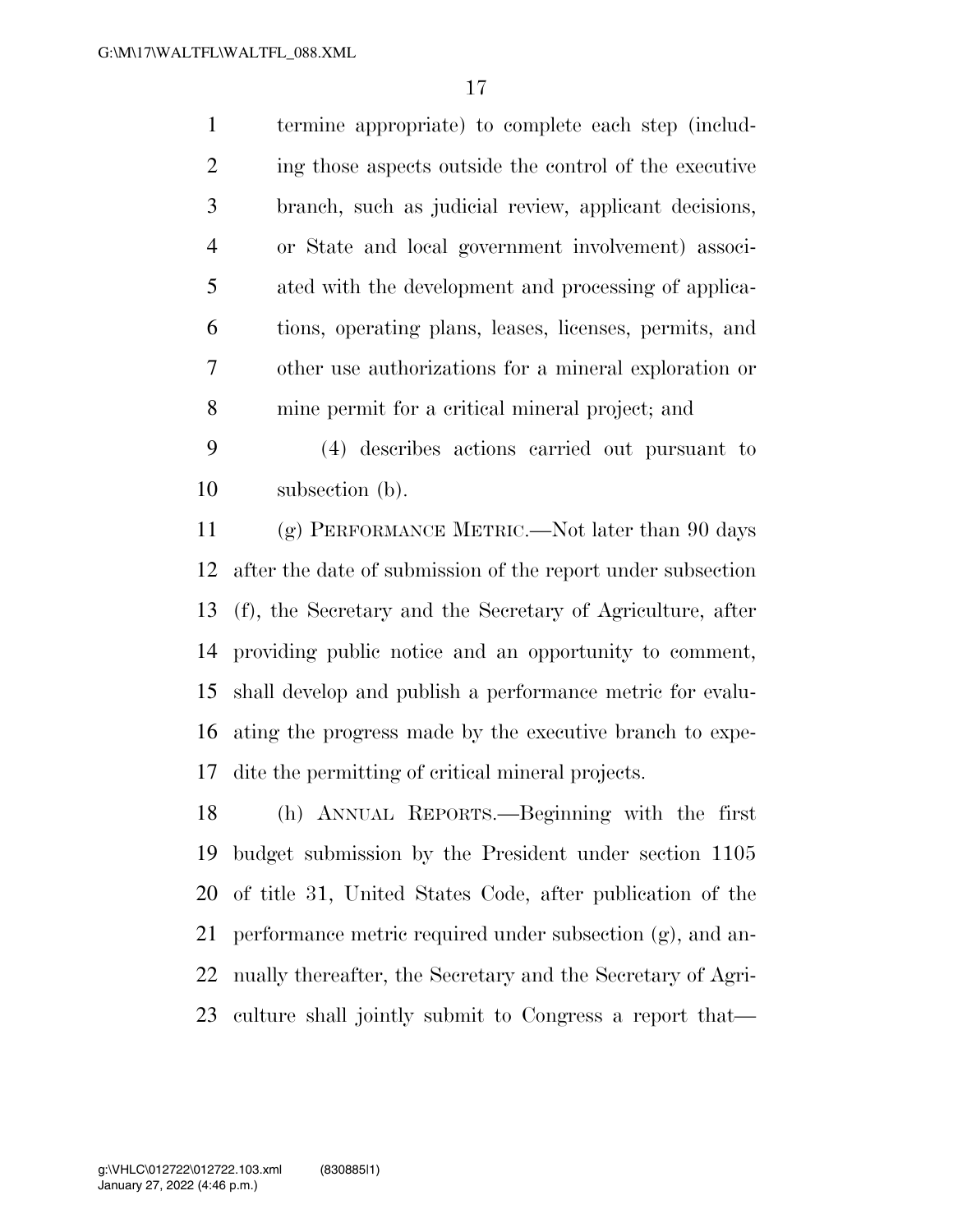(1) summarizes the implementation of rec- ommendations, measures, and options identified in paragraphs (1) and (2) of subsection (f);

 (2) using the performance metric under sub- section (g), describes progress made by the executive branch, as compared to the baseline established pur- suant to subsection (d)(3), on expediting the permit- ting of activities that will increase exploration for, and development of, domestic critical minerals; and

 (3) compares the United States to other coun- tries in terms of permitting efficiency and any other criteria relevant to the globally competitive critical minerals industry.

 (i) INDIVIDUAL PROJECTS.—Using data from the Secretary of Agriculture and the Secretary generated under subsection (h), the Director of the Office of Man- agement and Budget shall prioritize inclusion of individual critical mineral projects on the website operated by the Office of Management and Budget in accordance with sec-tion 1122 of title 31, United States Code.

 (j) REPORT OF SMALL BUSINESS ADMINISTRA- TION.—Not later than 1 year and 300 days after the date of enactment of this Act, the Administrator of the Small Business Administration shall submit to the Committees on Small Business and Natural Resources of the House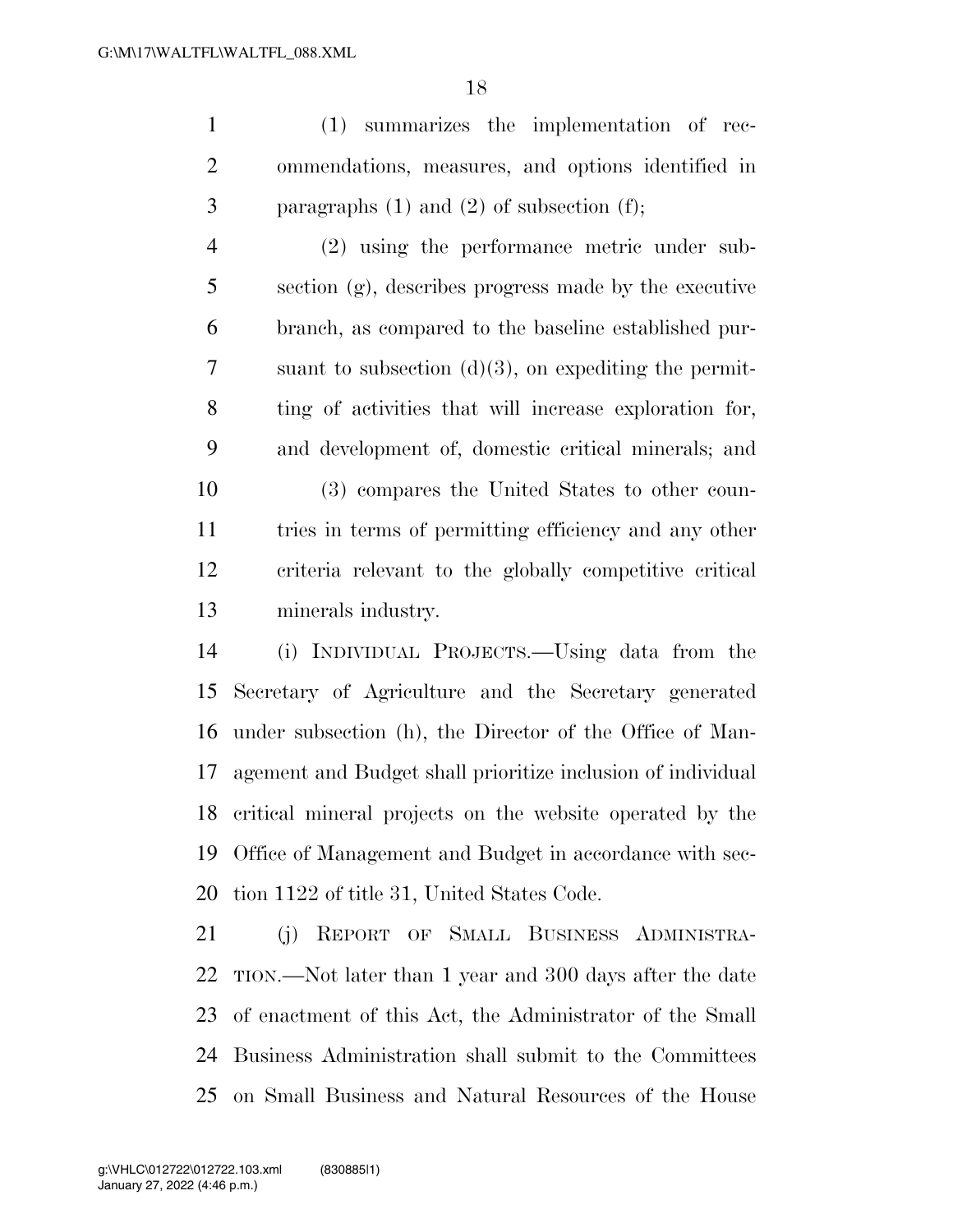of Representatives and Small Business and Entrepreneur- ship and Energy and Natural Resources of the Senate a report that assesses the performance of Federal agencies with respect to—

 (1) complying with chapter 6 of title 5, United States Code, in promulgating regulations applicable to the critical minerals industry; and

 (2) performing an analysis of regulations appli- cable to the critical minerals industry that may be outmoded, inefficient, duplicative, or excessively bur-densome.

### **SEC. 71106. AMERICAN CRITICAL MINERAL TECHNOLOGY GRANTS.**

 (a) IN GENERAL.—The Secretary, in coordination with the Secretary of Energy, shall establish a competitive grant program to conduct studies, research, and dem- onstration projects relating to the production of critical minerals, including—

- (1) studies of mining, mineral extraction effi-ciency, and related processing technology;
- (2) reclamation technology and practices for ac-22 tive mining operations;
- (3) the development of remining systems and technologies that facilitate reclamation that fosters the recovery of resources at abandoned mine sites;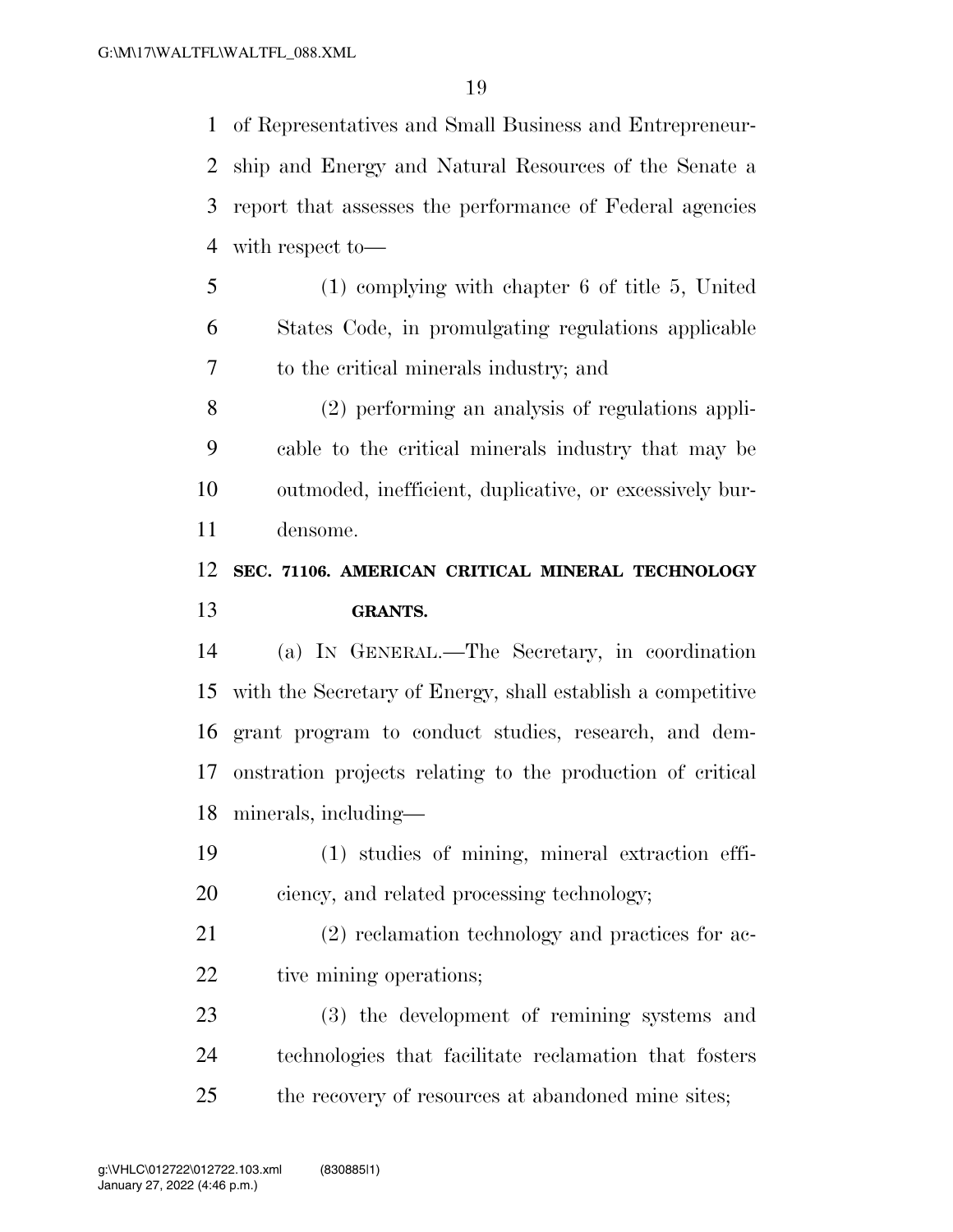| $\mathbf{1}$   | (4) investigations of critical mineral extraction        |
|----------------|----------------------------------------------------------|
| $\overline{2}$ | methods that reduce environmental and human im-          |
| $\mathfrak{Z}$ | pacts;                                                   |
| $\overline{4}$ | (5) reducing dependence on foreign energy and            |
| 5              | mineral supplies through increased domestic critical     |
| 6              | mineral production;                                      |
| 7              | (6) enhancing the competitiveness of United              |
| 8              | States energy and mineral technology exports;            |
| 9              | (7) the extraction or processing of coinciding           |
| 10             | mineralization, including rare earth elements, within    |
| 11             | coal, coal processing byproduct, overburden or coal      |
| 12             | residue;                                                 |
| 13             | (8) enhancing technologies and practices related         |
| 14             | to mitigation of acid mine drainage, reforestation,      |
| 15             | and revegetation in the reclamation of land and          |
| 16             | water resources adversely affected by mining;            |
| 17             | (9) meeting challenges of extreme mining condi-          |
| 18             | tions, such as deeper deposits or offshore or cold re-   |
| 19             | gion mining; and                                         |
| 20             | (10) mineral economics, including analysis of            |
| 21             | supply chains, future mineral needs, and unconven-       |
| 22             | tional mining resources.                                 |
| 23             | (b) MINIMUM AMOUNT FOR MINING SCHOOLS.—Of                |
| 24             | amounts expended pursuant to this section, not less than |
| 25             | 70 percent shall be expended to enhance and support min- |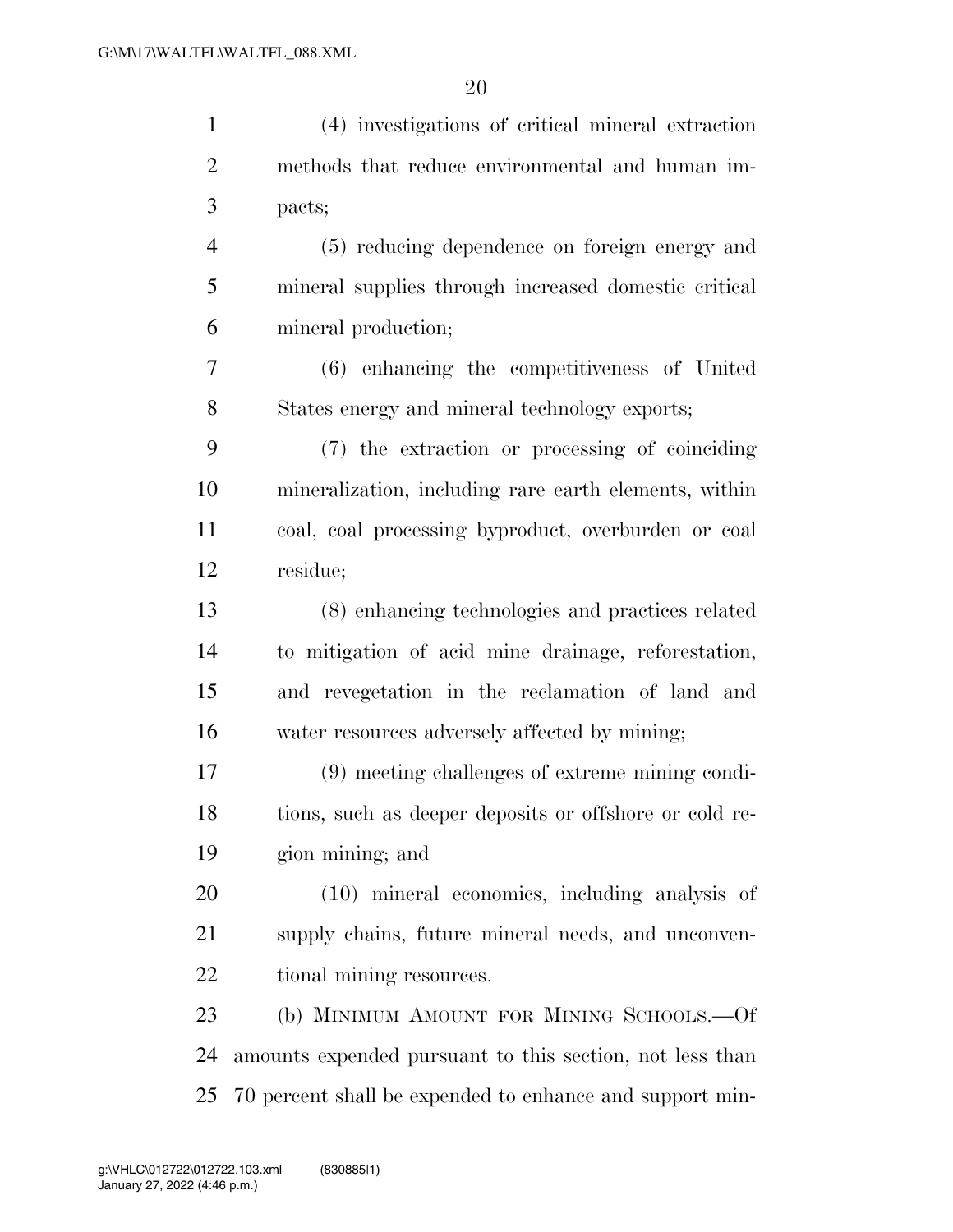ing and mineral engineering programs at mining schools in the United States.

 (c) PUBLIC PARTICIPATION.—The Secretary shall consult with relevant stakeholders and provide a signifi- cant opportunity for participation by undergraduate and graduate students at mining schools.

 (d) AUTHORIZATION OF APPROPRIATIONS.—There is authorized to be appropriated to carry out this title \$10,000,000 for each of fiscal years 2022 through 2032. (e) MINING SCHOOL.—In this section, the term ''min- ing school'' means a mining, metallurgical, or mineral en- gineering program or department accredited by the Ac- creditation Board for Engineering and Technology, Inc., that is located at an institution of higher education (as that term is defined in section 631(a) of the Higher Edu- cation Act of 1965 (20 U.S.C. 1132(a))) in the United States.

#### **SEC. 71107. ECONOMIC AND NATIONAL SECURITY ANALYSIS**

#### **OF AMERICAN CRITICAL MINERALS.**

 (a) RESOURCE ASSESSMENTS REQUIRED.—Federal lands and waters may not be withdrawn from entry under the mining laws or operation of the mineral leasing and mineral materials laws unless a quantitative and quali- tative geophysical and geological mineral resource assess-ment of the impacted area has been completed during the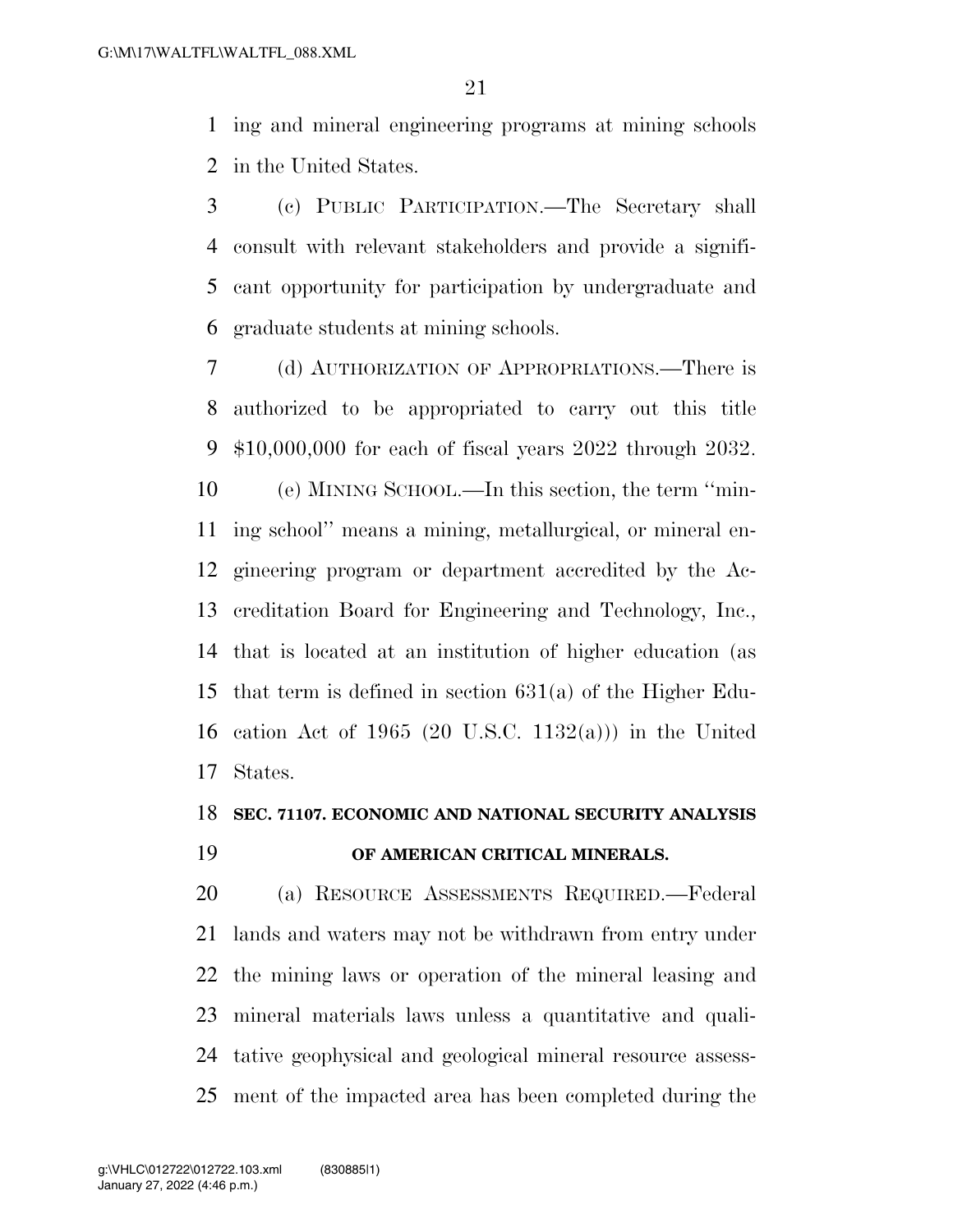10-year period ending on the date of such withdrawal or has been certified as current by the Director of the United States Geological Survey.

 (b) NEW INFORMATION.—If a resource assessment completed by the Director of the United States Geological Survey shows that a previously undiscovered deposit is likely present in an area that has been withdrawn from entry under the mining laws or operation of the mineral leasing and mineral materials laws pursuant to—

 (1) section 204 of the Federal Land Policy and Management Act of 1976 (43 U.S.C. 1714), the Secretary shall update the existing Resource Man-agement Plan for such area; or

 (2) chapter 3203 of title 54, United States Code, the Secretary shall provide recommendations to the President on appropriate measures to reduce unnecessary impacts that the withdrawal may have on critical mineral exploration, development, and other mining activities.

 (c) RESOURCE MANAGEMENT PLANS.—Before a re- source management plan under the Federal Land Policy and Management Act of 1976 (43 U.S.C. 1701 et seq.) is updated or completed, the Secretary or Secretary of Ag- riculture, as applicable, shall, in consultation with the Di-rector of the United States Geological Survey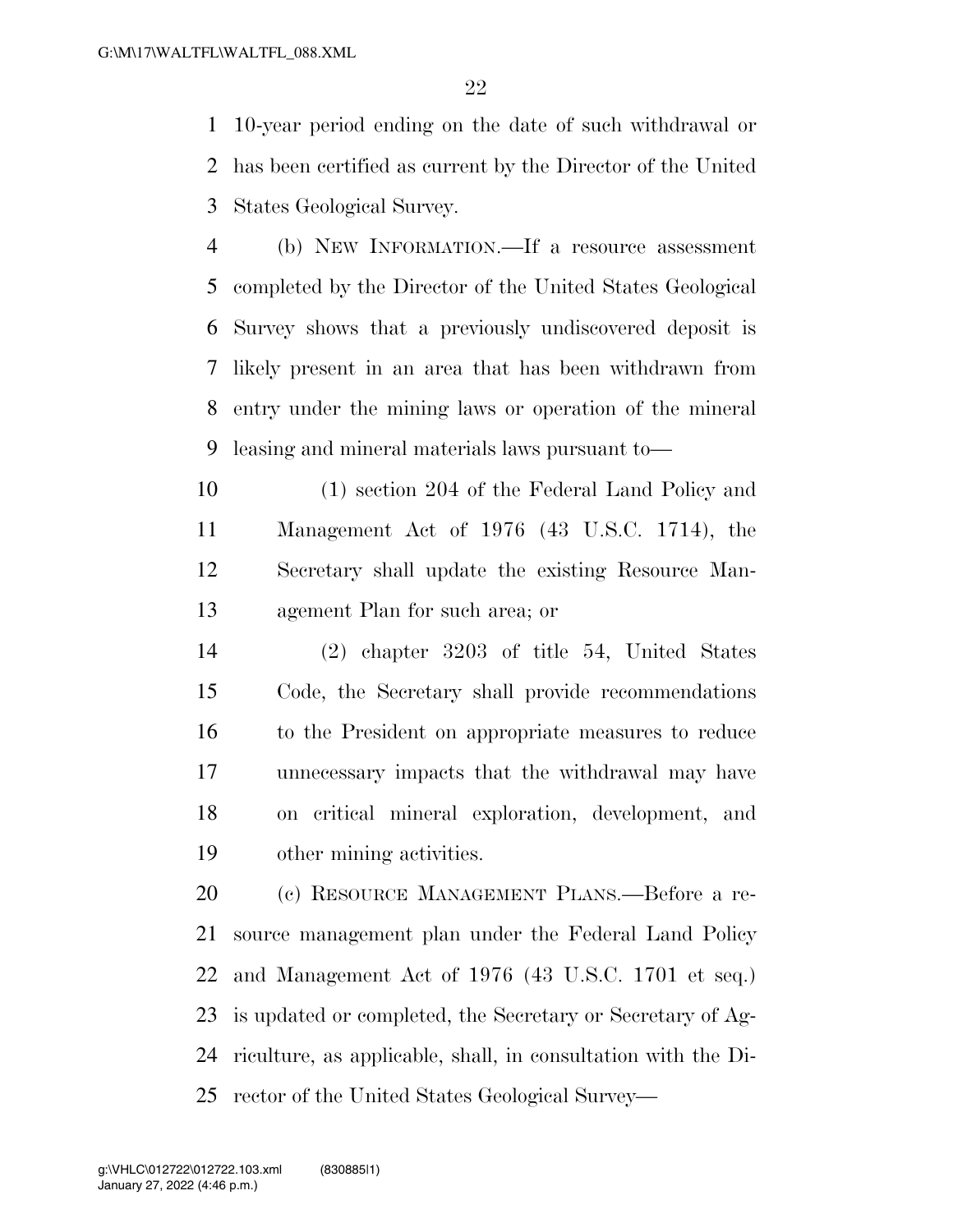(1) review a quantitative and qualitative min- eral resource assessment that was completed or up- dated during the 10-year period ending on the date the resource management plan is updated or com- pleted or is certified as current by the Director of the United States Geological Survey for the geo- graphic area affected by the resource management plan; and

 (2) in consultation with the Departments of Commerce and Defense, consider the economic, stra- tegic and national security value of mineral deposits in the impacted geographic area affected by the re-source management plan.

 (d) PREVIOUSLY UNDISCOVERED DEPOSIT.—In this section, the term ''previously undiscovered deposit'' means a deposit that has been previously evaluated by the United States Geological Survey and found to be of low mineral potential but upon subsequent evaluation is determined to have recoverable quantities of a critical mineral.

#### **SEC. 71108. CONGRESSIONAL APPROVAL.**

 (a) MORATORIA.—Notwithstanding any other provi- sion of law, the Secretary may not declare a moratorium on issuing leases, claims, or permits on Federal lands, in-cluding on the Outer Continental Shelf, for the mining of